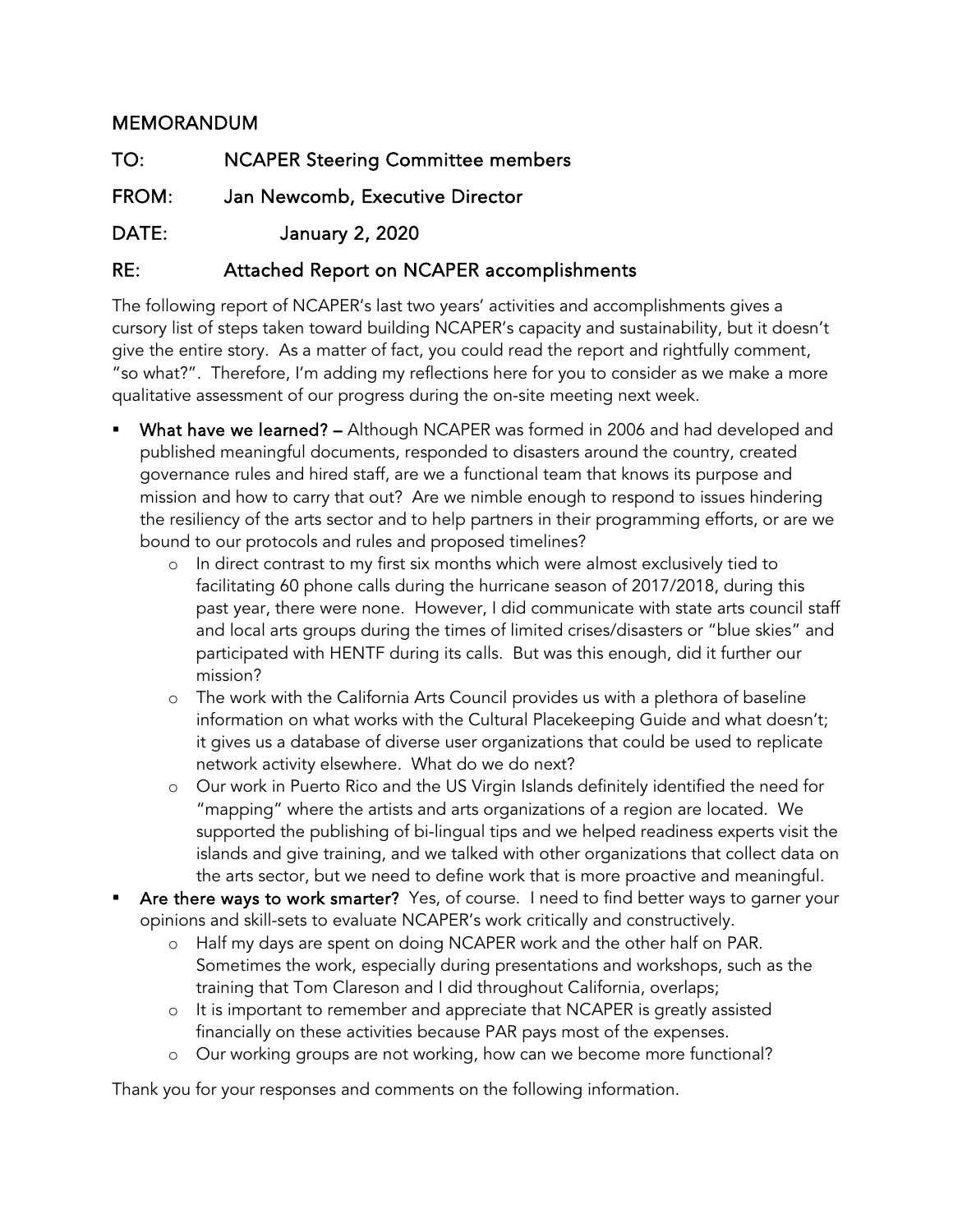

National Coalition for Arts' Preparedness & Emergency Response – Report on NCAPER Accomplishments: January 2018 – December 2019 Prepared by Janet Newcomb, NCAPER Executive Director, December 31, 2019

#### FIRST YEAR: January 1, 2018 – December 31, 2018

This was the first year of a 40-month grant from the Andrew W. Mellon Foundation, which began with an onsite meeting of the NCAPER Steering Committee in NYC in January to identify gaps, connect the dots and develop a pragmatic programmatic agenda that resulted in the following outcomes:

#### Making infrastructure improvements

- Solidify the Coalition's operating capacity with staff leadership
	- o Hired Janet Newcomb, Executive Director (Feb.15, 2018) who has a thirty-plus performing arts, arts education and arts service management career.
	- o Hired part-time Program Associate, Jordan Young in February 2018 who was replaced by Lynn Dates in August after Jordan was hired full-time by South Arts. Newcomb and Dates work on-site together in Corning, NY.
	- o (Suzette Surkamer, South Arts executive director), escorted and introduced the NCAPER executive director to Mellon Foundation program officers and those of other funders during a two-day trip to NYC in September.
	- o (NCAPER executive director) reported to the South Arts board of directors during an on-site meeting in Atlanta in December 2018.
- Establish administrative substructure and procedures
	- o Adopted a monthly schedule of steering committee meetings including one annual on-site meeting in January and the rest via Zoom alternating between more formal business meetings and less formal discussion conference calls on pertinent issues or member organization updates.
	- o Established a bi-weekly schedule of co-chair and executive director calls to track work progress.
	- o Familiarized NCAPER staff with South Arts' management and financial policies and procedures.
- Develop a membership expansion structure
	- o Reviewed an expanded NCAPER membership model which was approved by the steering committee and has been reviewed by other critical constituents including representatives from NASAA, other regional arts organizations, and Grantmakers in the Arts.

# Fostering a programmatic agenda that raises awareness of the need for resiliency, fosters relationships with providers in the emergency services sector, and advocates for improved disaster service delivery to artists, arts/cultural organizations, and arts businesses:

- Raise the national visibility of NCAPER and the need for arts sector readiness
	- o Attended the following ten (10) national conferences and assisted in focus group meetings and presented conference sessions with and supported by the Performing Arts Readiness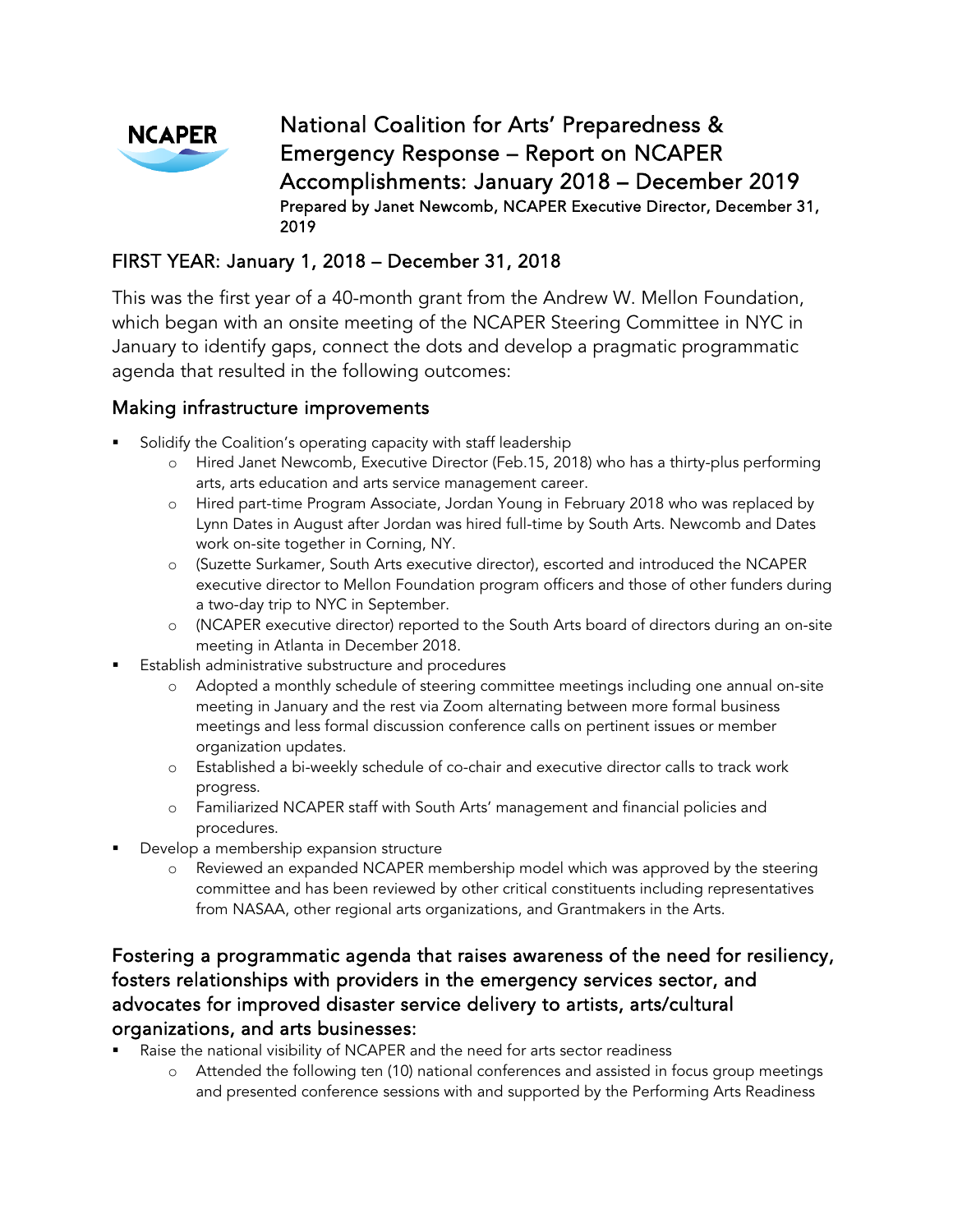project: Association of Performing Arts Professionals, Theatre Communications Group, Americans for the Arts, Association of California Symphony Orchestras, Arts Midwest, Performing Arts Exchange, Grantmakers in the Arts, National Assembly of State Arts Agencies, National Guild for Community Arts Education, and National Performance Network.

- o Designed and launched NCAPER's own website, [www.ncaper.org,](http://www.ncaper.org/) in October 2018.
- o Organized and participated in a presentation at the Maine International Conference on the Arts in Portland with NEA and CERF+ representatives.
- o Presented at the annual meeting of CultureAid in NYC.
- Respond to and convene arts and cultural leaders in localities/regions affected by disaster for information-sharing and listening
	- o Facilitated and hosted 3 calls focusing on the needs of individual artists following natural disasters that involved 23 people following Hurricane Maria, NCAPER hosted 16 calls in Puerto Rico involving 204 people and 15 calls in the U.S. Virgin Islands involving 142 people.
	- o Responded to and met with the staff and the executive committee of the board of ArtWorks in Trenton, NJ, following the shooting incident during the 24-hour festival I July.
	- o Responded to executive directors of state arts agencies affected by Hurricane Michael and recorded an interview produced and aired by Arts Friendly in Wilmington, NC, about the resources available to the arts sector following post-hurricane flooding.
	- o Supported financially the participation of a team of responders from the mainland to assist the arts sector on the U.S. Virgin Islands – the payment was made, but the work was postponed until 2019. NCAPER funding provided travel support from St. Croix and St. John for 13 individuals attending the AfR Forum. Residual funds will support ART Workshops rescheduled in May. From the one of the organizers, "I have learned a lot and will be much better prepared for the next go around! Thanks to you and everyone for guiding us through all this. You don't know how much your influence has inspired us to create the necessary change to save our cultural organizations."
	- o Created Emergency Assessment Data intake forms for artists and arts organizations to record the loss of assets following a disaster. They are available on NCAPER.org.

# Developing a Marketing/Promotions/Communications plan

- Expand the inventory of print and online collateral pieces on readiness for the arts sector where there were gaps
	- o Contracted with CERF+ to create and translate into Spanish a preparedness tips flyer that was disseminated to individual visual artists in Puerto Rico and the U.S. Virgin Islands.
	- o Hired Amy Schwartzman to create a bi-lingual tips flyer to help performing and literary artists to become more aware of how to prepare for natural disasters.
- Develop print collateral to hand out at conference sessions and to promote NCAPER's online presence (web & social media)
	- o Created a bi-fold informational piece on NCAPER as a "leave behind" at conferences and meetings.
- Define the scope of work/story boards for videos to capture stories of readiness and response following disasters to be used on NCAPER.org
- Hired Laura Asherman of Forage Film (Atlanta) to conduct interviews during the Grantmakers in the Arts Conference and in NYC during the on-site NCAPER meeting at The Actors Fund in January 2019 to begin to gather "stories" that can be used to promote the online tool, ArtsReady 2.0 that will be housed on NCAPER.org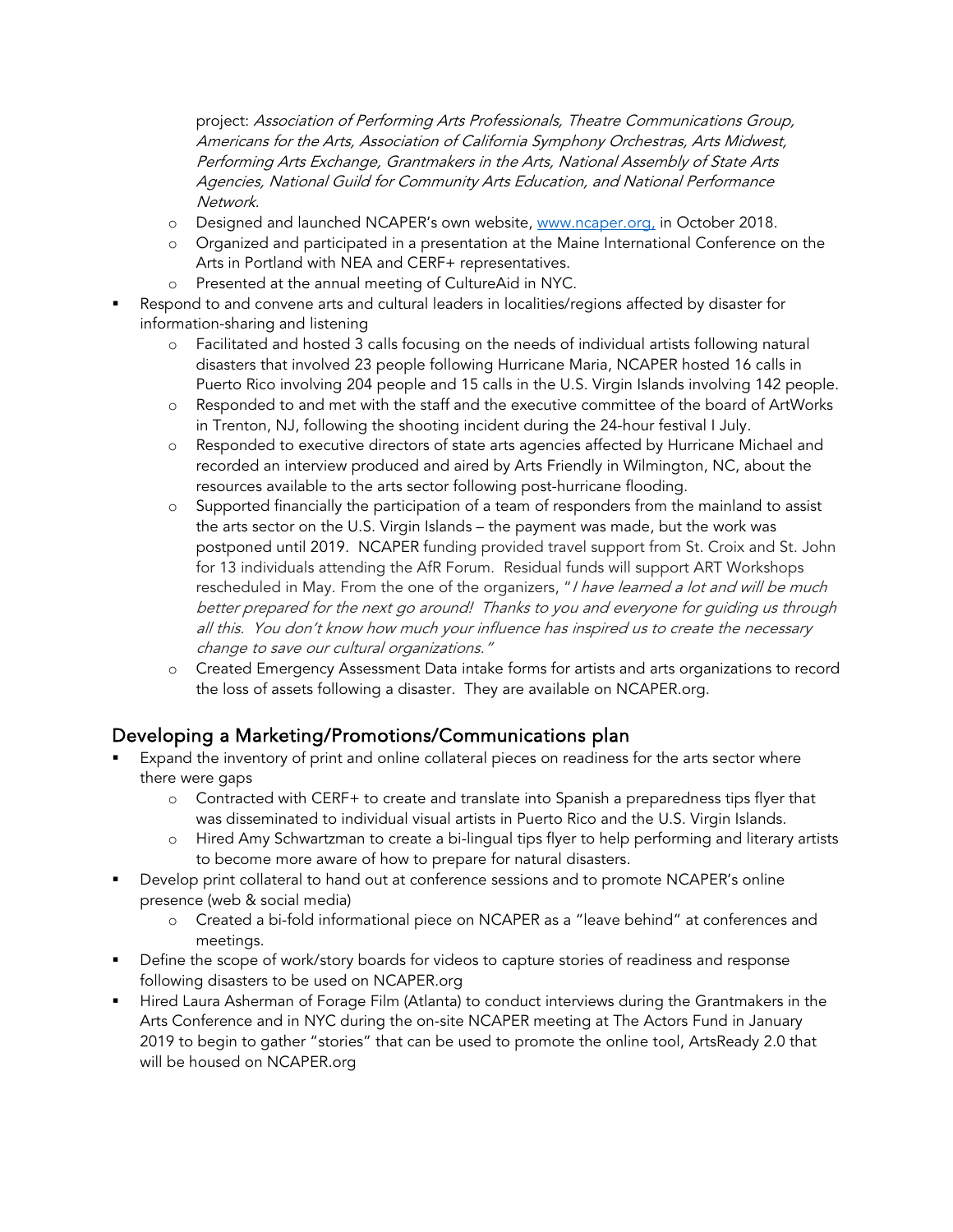# YEAR TWO – January 1, 2019 – December 31, 2019 Growth & Change

The year began with an onsite meeting of the Steering Committee on January 3, 2019 hosted at The Actors Fund and was facilitated by Barbara Schaffer Bacon which resulted in a reaffirmation of NCAPER's mission and direction while incorporating a few structural changes to support the work plan.

#### Infrastructure:

- The Steering Committee sub-committee structure was re-created into the following working groups: Agenda/Programming; Fundraising; Governance; Marketing/Communications; Membership; and Transition. All working groups were assigned chairmen who were given the charge of convening the groups with assistance from staff.
- The monthly format of phone call meetings alternated between business meetings and memberdetermined issue discussions.
- Mollie Quinlan-Hayes stepped down as co-chair and was replaced by Barbara Davis. Earlier in December 2019, Ruby Lopez Harper stepped down as co-chair, but has agreed to remain on the steering committee
- **•** Lynn Dates left her position as Program Associate but will continue to do contracted graphic design work; she was replaced by Meghan O'Toole at 15 hours per week.
- A written fiscal agent agreement between South Arts and NCAPER was developed and signed.
- **During its March 28, 2019 meeting, the Steering Committee adopted the proposed membership** and fee structure to attract associate and affiliate members such as state arts agencies, regional arts organizations, national arts service organizations, etc. including individuals.

#### Programming

- During its March 28, 2019 meeting, the Steering Committee accepted the NCAPER/NEDCC agreement parameters and responsibilities with regards to the ArtsReady 2.0 online planning tool. South Arts carries the legal and financial responsibility for the Coalition's work on this and NEDCC owns, maintains and markets the tool to dPlan users; NCAPER markets the tool to performing and visual arts organizations and after all subsidies are exhausted will receive income from all new subscriptions from performing and visual arts organizations.
- **The LaRue Allen (Executive Director of the Martha Graham Company) video was released and** published on the website as well as presented at the Dance/USA conference among others. Another longer video was contracted with Forage Films on *The Arts of the Mass Gatherings*. This is in production and should be available by January 2020. Other short video interviews of Steering Committee members have also been edited and published on ncaper.org and social media.
- After the first year of attending conferences, it was decided that PAR/NCAPER would re-evaluate the need for buying booths and begin developing workshop proposals for only a select number of conferences based on the ROI. Thirteen conference proposals submitted by PAR/NCAPER were developed and accepted; as Executive Director of NCAPER and Performing Arts Coordinator of PAR, I participated in only 7 of these conferences. However, as NCAPER Executive Director, I accepted speaking engagements from the following for which my travel, and housing expenses were supported by the presenter:
	- o Virginia Commission on the Arts
	- o Tom Tom Festival, Charlottesville, VA
	- o Vermont VacDarn Vermont Arts & Culture Disaster and Resilience Network
	- o Delaware Division on the Arts